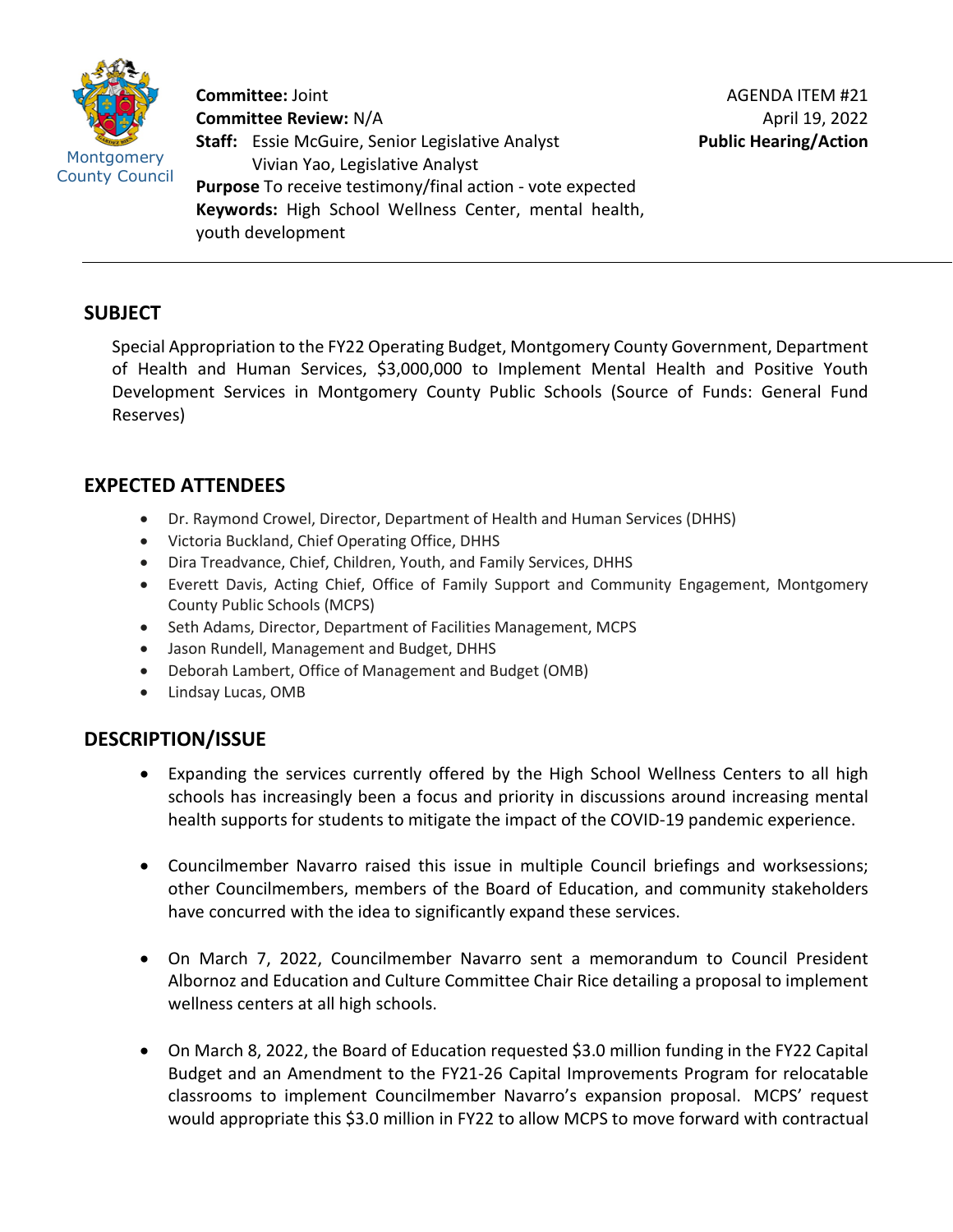work this spring, so that the relocatable classrooms can be ready by the start of the 2022-23 school year.

- On March 17, the Health and Human Services and Education and Culture Committees voted unanimously (4-0, Councilmember Jawando absent) to move forward a package of three special appropriations for Council introduction to implement the initial phase of the expansion initiative, intended to focus on providing mental health and positive youth development services in high schools that do not currently have a wellness center.
- The Council introduced the three special appropriations needed to implement the expansion proposal on March 22, 2022. The package of three special appropriations consists of: 1) a special appropriation to the MCPS Capital Improvements Program to support relocatable classrooms to provide additional space for the services in high schools; 2) a special appropriation to the Department of Health and Human Services (DHHS) Capital Improvements Program High School Wellness Center and Expanded Wellness Services Project to support space modifications needed to implement the initial expansion; and 3) this special appropriation to the DHHS FY22 Operating Budget to provide mental health and positive youth development services at high schools that do not currently have a wellness center.
- This appropriation will provide \$3,000,000 to respond to urgent mental health and social support needs of high school students and their families in FY22. The services may include behavioral health and support services, youth development and prevention services, case management screening, referral and social services.
- On March 15, 2021, the County Council received a recommendation from the County Executive to approve two FY22 supplemental appropriation requests from Montgomery County Public Schools (MCPS); one of which is the \$3 million for relocatables needed to support these expanded mental health support services.
- The County Council is tentatively scheduled to hold a public hearing and consider action on all three special appropriations on April 19, 2022.

| This report contains:                                                    |                   |
|--------------------------------------------------------------------------|-------------------|
| • Draft Resolution                                                       | $@1-2$            |
| March 7, 2022, memorandum from Councilmember Navarro to HHS<br>$\bullet$ |                   |
| and E&C Committee Chairs                                                 | $@3-4$            |
| Racial Equity and Social Justice Impact Statement<br>$\bullet$           | C <sub>5</sub> -8 |

**Alternative format requests for people with disabilities.** If you need assistance accessing this report you may [submit alternative format requests](https://gcc01.safelinks.protection.outlook.com/?url=http%3A%2F%2Fwww2.montgomerycountymd.gov%2Fmcgportalapps%2FAccessibilityForm.aspx&data=02%7C01%7Csandra.marin%40montgomerycountymd.gov%7C79d44e803a8846df027008d6ad4e4d1b%7C6e01b1f9b1e54073ac97778069a0ad64%7C0%7C0%7C636886950086244453&sdata=AT2lwLz22SWBJ8c92gXfspY8lQVeGCrUbqSPzpYheB0%3D&reserved=0) to the ADA Compliance Manager. The ADA Compliance Manager can also be reached at 240-777-6197 (TTY 240-777-6196) or at [adacompliance@montgomerycountymd.gov](mailto:adacompliance@montgomerycountymd.gov)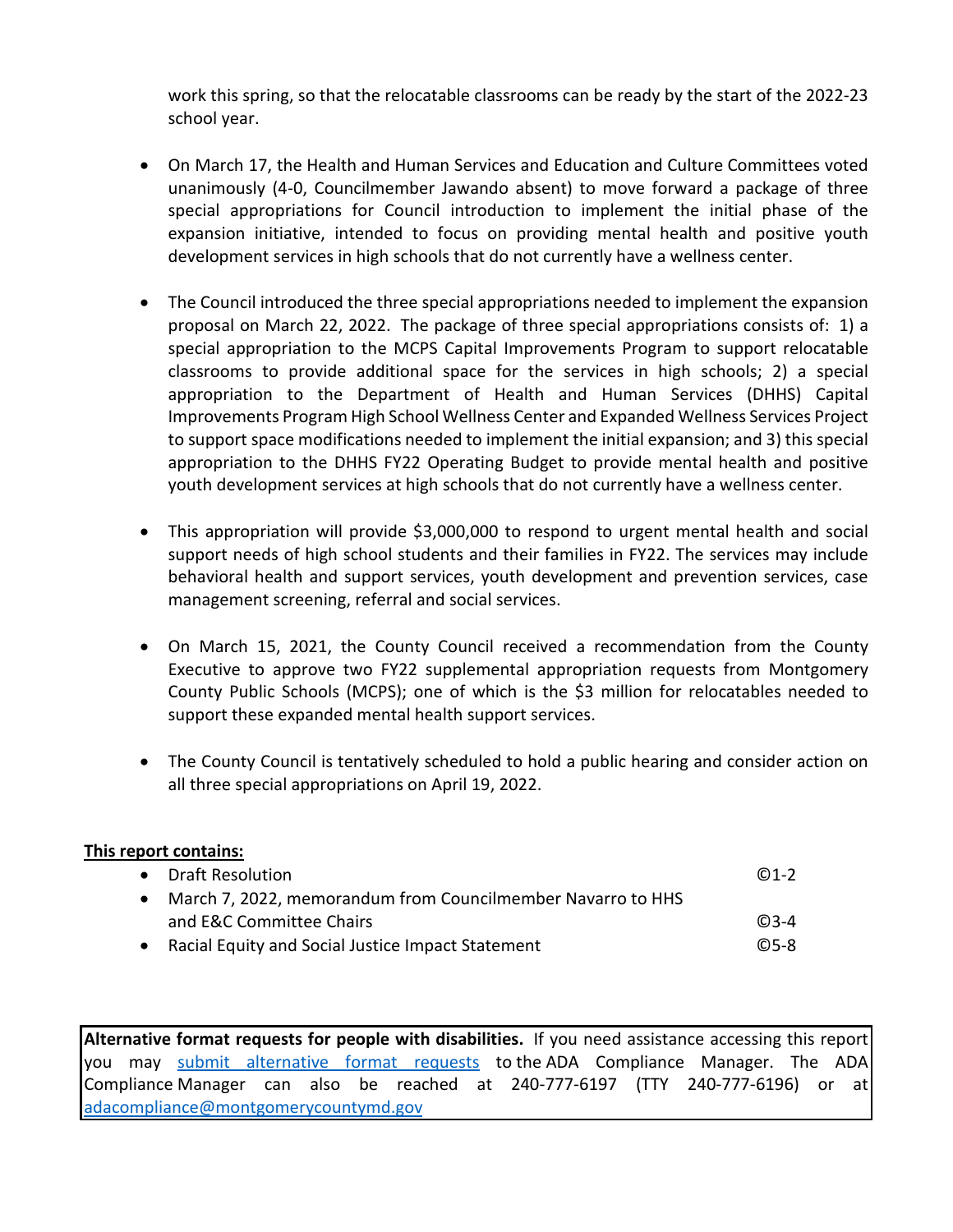Resolution No.: Introduced: Adopted:

#### **COUNTY COUNCIL FOR MONTGOMERY COUNTY, MARYLAND**

Lead Sponsor: Health and Human Services (HHS) and Education and Culture (E&C) Committees

 $\mathcal{L}_\mathcal{L} = \mathcal{L}_\mathcal{L} = \mathcal{L}_\mathcal{L} = \mathcal{L}_\mathcal{L} = \mathcal{L}_\mathcal{L} = \mathcal{L}_\mathcal{L} = \mathcal{L}_\mathcal{L} = \mathcal{L}_\mathcal{L} = \mathcal{L}_\mathcal{L} = \mathcal{L}_\mathcal{L} = \mathcal{L}_\mathcal{L} = \mathcal{L}_\mathcal{L} = \mathcal{L}_\mathcal{L} = \mathcal{L}_\mathcal{L} = \mathcal{L}_\mathcal{L} = \mathcal{L}_\mathcal{L} = \mathcal{L}_\mathcal{L}$ 

**SUBJECT**: Special Appropriation to the FY22 Operating Budget Montgomery County Government Department of Health and Human Services Children, Youth and Family Services, \$3,000,000 Source of Funds: General Fund Reserves

#### **Background**

- 1. Section 308 of the County Charter provides that a special appropriation is an appropriation which states that it is necessary to meet an unforeseen disaster or other emergency, or to act without delay in the public interest. Each special appropriation shall be approved by not less than six Councilmembers. The Council may approve a special appropriation at any time after public notice by news release. Each special appropriation shall specify the source of funds to finance it.
- 2. The COVID-19 pandemic has negatively impacted youth mental health and well-being. Vulnerable youth face significant challenges as a result of the economic impacts resulting from COVID-19 and social isolation arising from the need to prevent the spread of the virus.
- 3. Councilmember Navarro, supported by other members of the HHS and E&C Committees, proposed expansion of services delivered by High School Wellness Centers to mitigate the impacts of the COVID-19 pandemic and support students. The initial phase of this initiative is intended to start up mental health and other support services at high schools that do not currently have a wellness center in operation.
- 4. This special appropriation provides \$3,000,000 to provide services that may include behavioral health and support services, youth development and prevention services, case management screening, referral and social services.
- 5. Notice of public hearing was given and a public hearing was held.
- 6. The County Council declares this request is in the public interest to be acted upon without delay as provided for under special appropriation requirements described in Article 3, Section 308 of the Montgomery County Charter.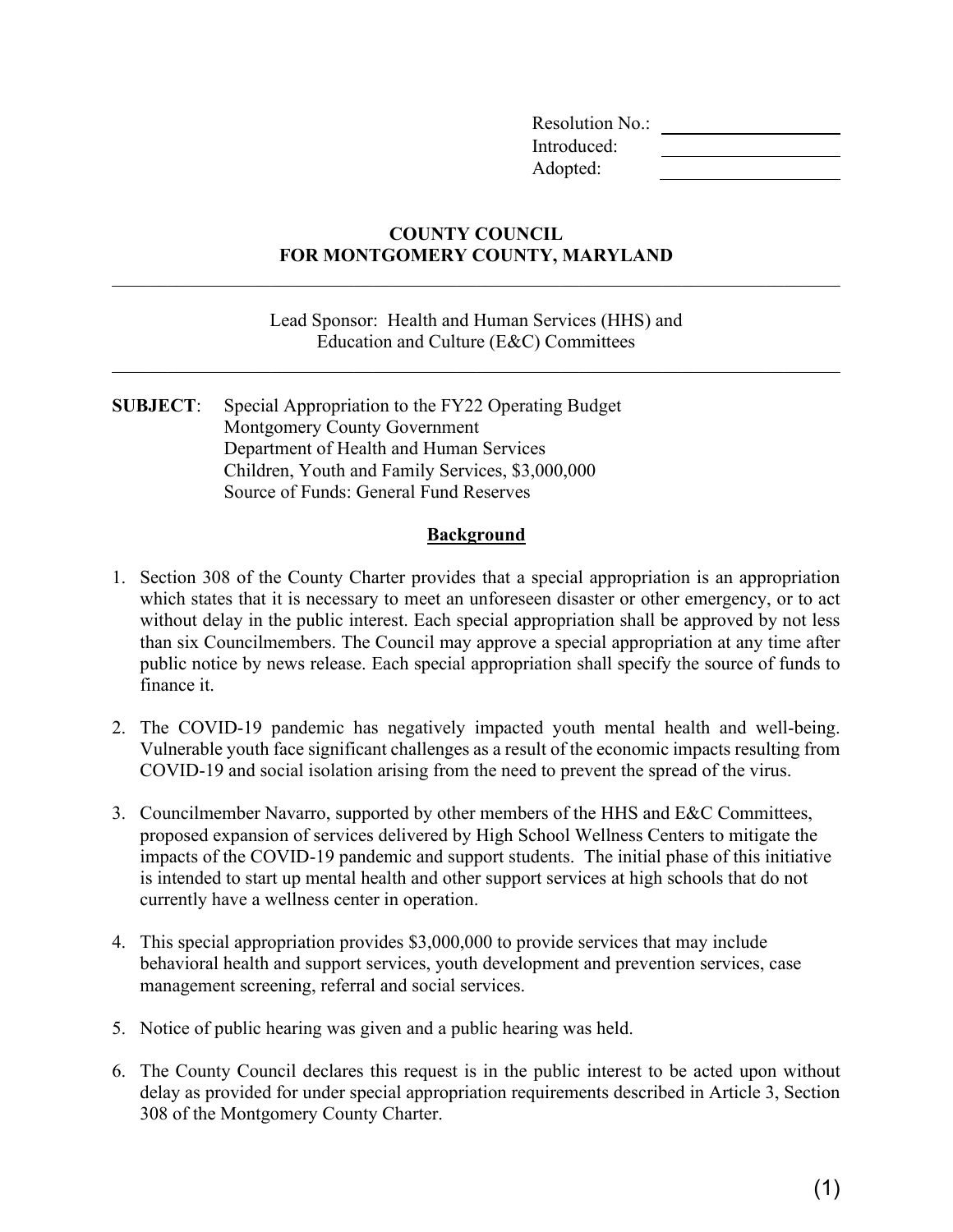## **Action**

The County Council for Montgomery County, Maryland approves the following resolution:

A special appropriation to the FY22 Operating Budget of the Montgomery County Government, Department of Health and Human Services, Children, Youth, and Family Services is approved as follows:

| Personnel      | Operating   | Capital | Source                       |
|----------------|-------------|---------|------------------------------|
| <b>Expense</b> | Expense     | Outlay  | <b>TOTAL</b> of Funds        |
|                |             |         |                              |
| \$0            | \$3,000,000 | \$0     | <b>General Fund Reserves</b> |

This is a correct copy of Council action.

 $\mathcal{L}_\text{max}$  , and the set of the set of the set of the set of the set of the set of the set of the set of the set of the set of the set of the set of the set of the set of the set of the set of the set of the set of the

Selena Mendy Singleton, Esq. Clerk of the Council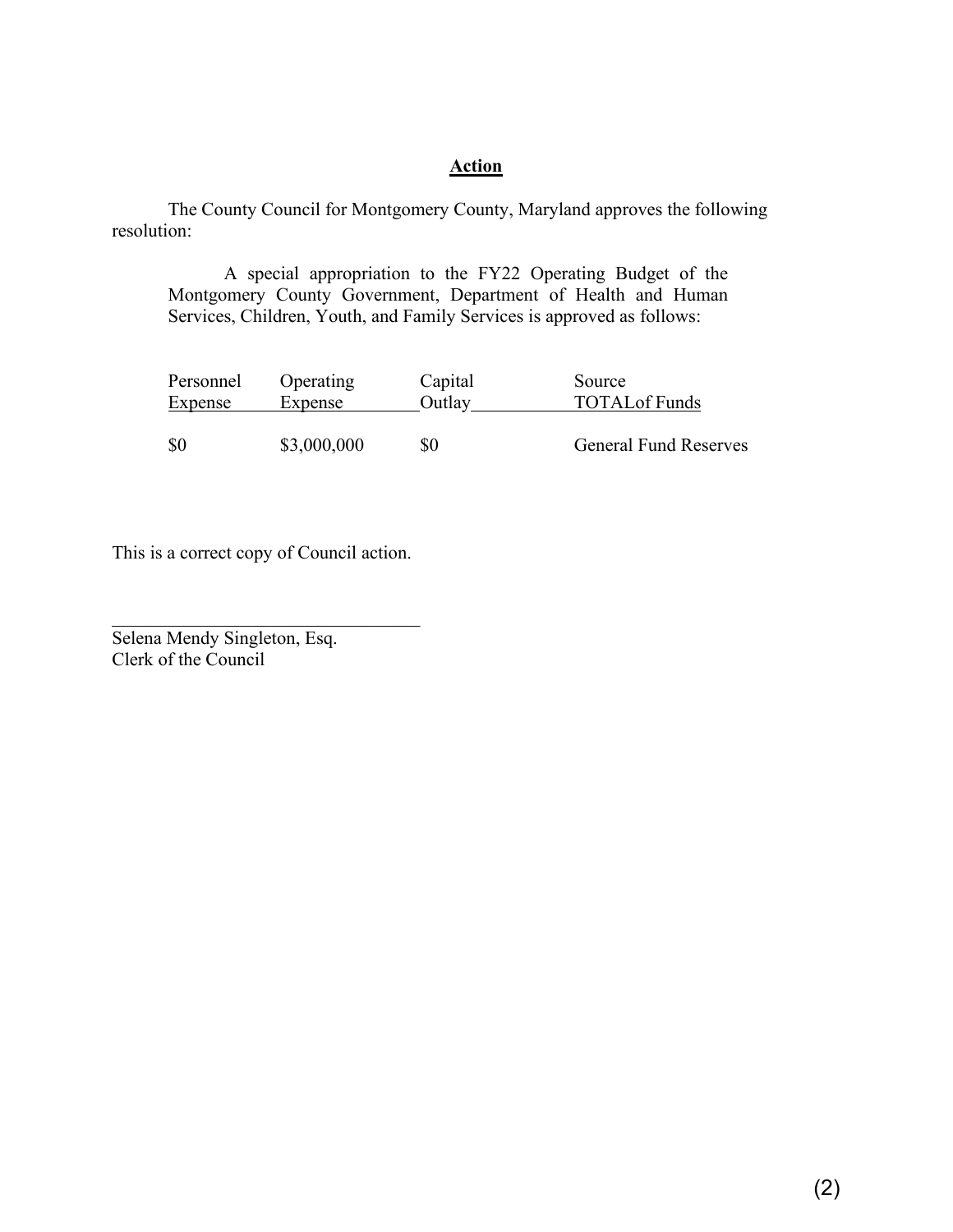

#### **MONTGOMERY COUNTY COUNCIL**

## **ROCKVILLE, MARYLAND**

## **COUNCILMEMBER NANCY NAVARRO DISTRICT 4**

**CHAIR, GOVERNMENT OPERATIONS AND FISCAL POLICY COMMITTEE**

#### **EDUCATION AND CULTURE COMMITTEE**

# **M EMORANDUM**

March 7, 2022

**TO:** Gabe Albornoz, President, Chair, Health, and Human Services Committee Craig Rice, Chair, Education and Culture Committee

**FROM:** Nancy Navarro, Chair, Government Operations & Fiscal Policy Committee

**SUBJECT:** Proposal to expand Wellness centers to all high schools

It is with great pleasure I transmit to you for the review of your committees on March 17, 2022, my proposal to expand wellness centers to all high schools. This is a matter of immense importance and urgency, given the times we live in and the huge need in our schools for a warm welcoming space that addresses our students needs holistically and in a culturally proficient fashion.

This proposal comes to you after extensive discussion with key staff in Montgomery County Public Schools (MCPS), the Department of Health and Human Services and our own council staff. My thanks go to Council President Gabe Albornoz for his support and leadership, to Dr. Monifa McKnight, MCPS superintendent and her staff, Dr. Raymond Crowel, DHHS director and his staff, and Essie McGuire, Vivian Yao, and other staff for working with me to produce a very comprehensive proposal that responds robustly to the feedback we have gotten from students, parents, and staff of MCPS. I appreciate the valuable feedback I got from the leadership and members of the MCCPTA Mental Health Subcommittee when I met with them. I also wish to thank all my colleagues who have rallied around this worthy project.

These are the broad elements of my proposal:

 $\triangleright$  The High School Wellness Center (HSWC) proposal will implement both an Interim Phase starting now, through FY 2023, and a Full-Scale Phase over a 5-year period beginning in FY 2024 through FY 2028.

(3)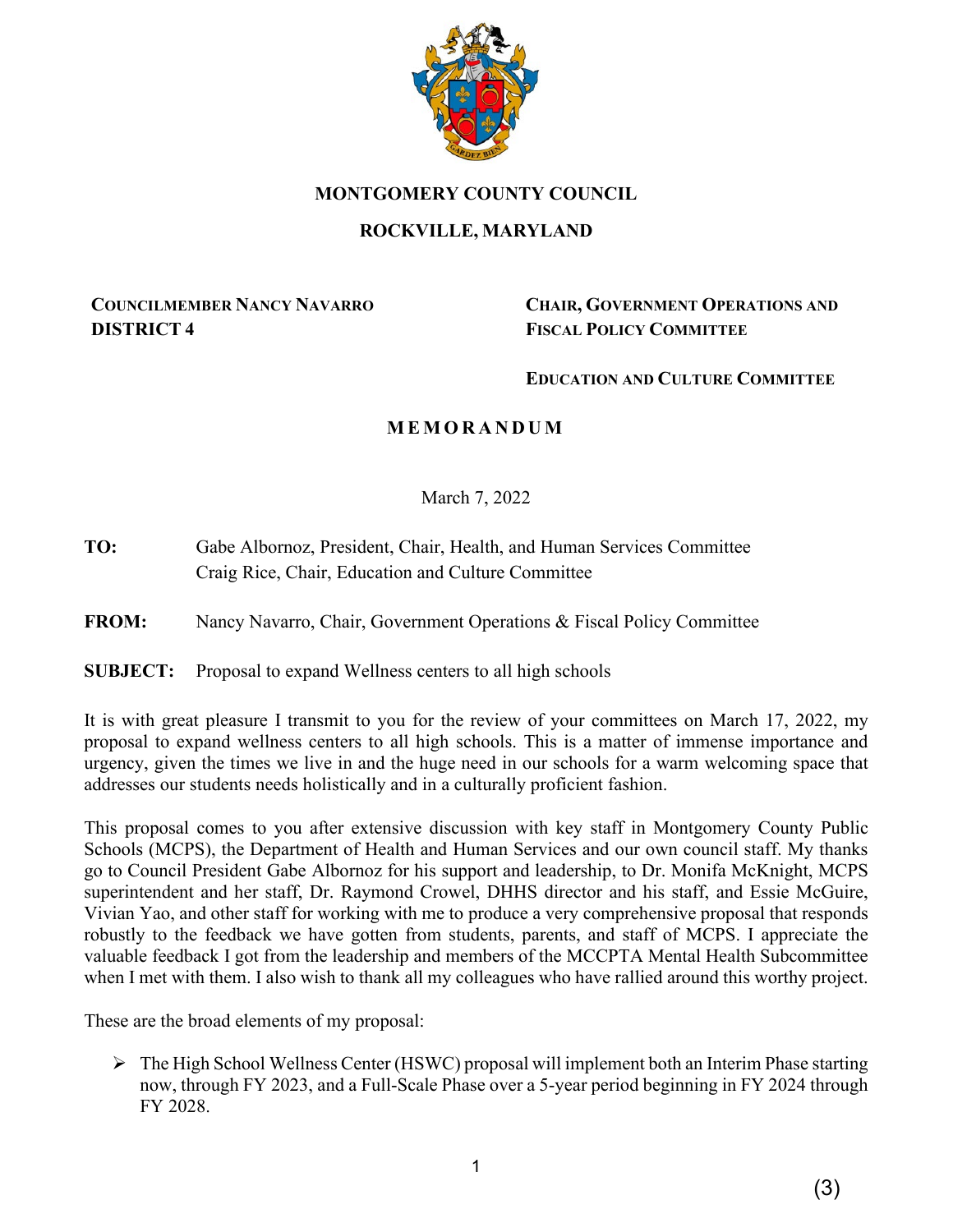- $\triangleright$  The Interim Phase will start immediately to stand up Mental Health and Positive Youth Development components of the HSWC model, so that the services will be in place in each high school beginning in the upcoming school year, or earlier, if possible, in some cases. A total of \$10 million in capital funding and \$14.4 million in operating funding will be needed in FY22 and FY23 to implement this phase of the initiative.
- The Full-Scale Phase will implement full HSWC model at all high schools. Funding will be included in the CIP to estimate the build out of all HS Wellness Centers, approximately 4 per year over the five years FY24-28. Funds will be estimated to reserve fiscal capacity to ensure this initiative moves forward and can be funded. The preliminary estimate for this initiative over the six-year CIP period is \$93 million.
- $\triangleright$  In the coming year, FY23, the department of Health and Human Services (DHHS) and Montgomery County Public Schools (MCPS) will work together to plan and design the first four HSWC to begin construction in FY24, based on the established priority areas. A total of \$3 million is needed in FY23 to begin this work.
- In addition, DHHS and MCPS will work together to conduct feasibility studies of what is needed to implement Wellness Centers across the remaining high schools. Acknowledging that facility conditions and services needed may vary school to school, this will allow for fuller consideration of a more detailed, targeted, and specific plan in the next CIP budget cycle.
- $\triangleright$  After the review of my proposal by the joint Health and Human Services (HHS) and Education and Committee (E&C) committees on March 17, 2022. I anticipate introducing the appropriate resolutions to provide the funding needed in this fiscal year to begin the Interim Phase initiative, and working with my colleagues through the budget process to include the needed capital and operating funds in the FY23 budget and the CIP to continue to move this initiative forward.

I look forward to a great worksession on March 17 and please feel free to reach out to me if you have any questions or concerns about this initiative.

Copy to Marlene Michaelson Essie McGuire Vivian Yao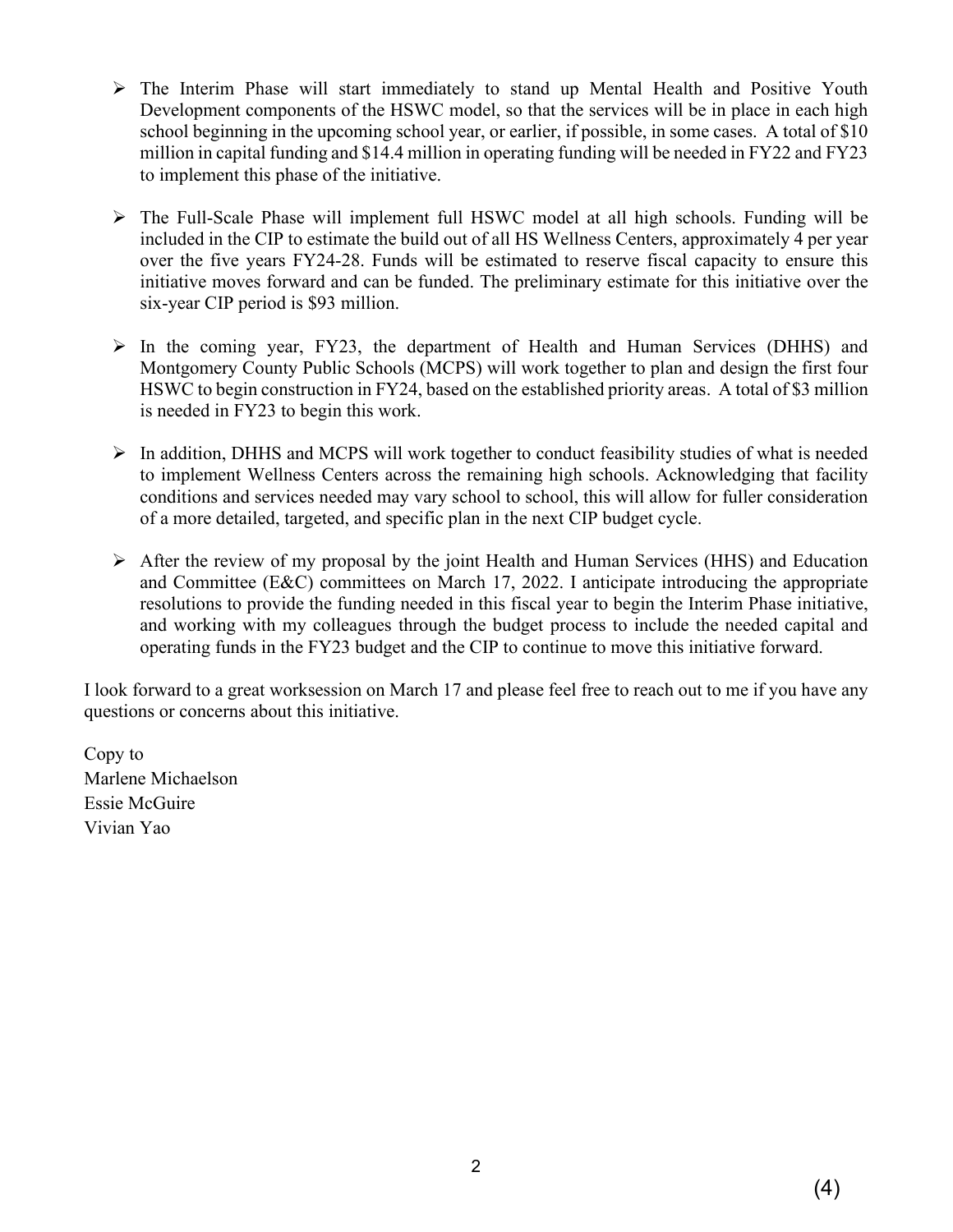# **Council Sponsored Special Appropriation: Racial Equity and Social Justice**

# **SUBJECT**

- Special Appropriations to:
	- o FY22 Operating Budget, Department of Health and Human Services (DHHS), \$3 million to implement mental health and positive youth development service components of High School Wellness Centers
	- $\circ$  FY22 Capital Budget and Amendment to the FY21-26 Capital Improvements Program (CIP) Montgomery County Public Schools, \$3 million for Relocatable Classrooms project
	- o Board of Education requested: March 8, 2022
	- $\circ$  FY22 Capital Budget and Amendment to the FY21-26 Capital Improvements Program (CIP), Montgomery County Government, \$2 million for the High School Wellness Center project
- Council introduced: March 22, 2022
- Health and Human Services and Education and Culture Committees reviewed March 17, 2022
- Public Hearing and Action: Scheduled for April 19, 2022

# **Description and Background**

Expanding the services currently offered by the High School Wellness Centers to all high schools has increasingly been a focus and priority in discussions around increasing mental health supports for students to mitigate the impact of the COVID-19 pandemic experience. Councilmember Navarro raised this issue in multiple Council briefings and worksessions; other Councilmembers, members of the Board of Education, and community stakeholders have concurred with the idea to significantly expand these services.

Councilmember Navarro has outlined the initial stages of her proposal to expand mental health supports across high schools in multiple memoranda. In a January 31, 2022, memorandum, Councilmember Navarro provided the following description of this effort:

"I envision a bold initiative that would set up the wellness centers as soon as possible using existing spaces and/or relocatable classrooms for instance, as we stand up the physical structures. These wellness centers would also house supports from culturally and linguistically proficient resources like the Street Outreach Network, and others identified by Montgomery County Public Schools and the Department of Health and Human Services, as well as community stakeholders."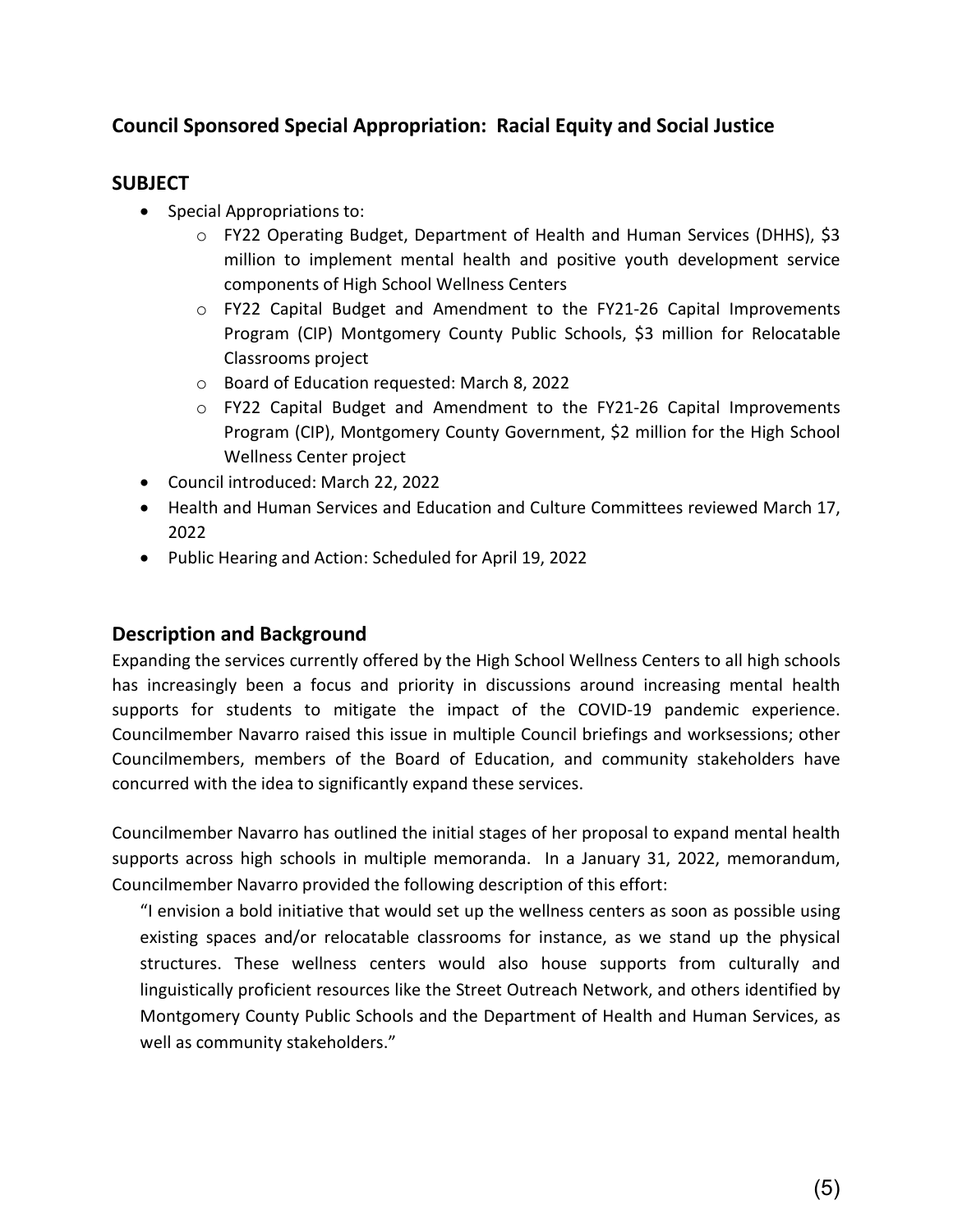These three special appropriations are necessary to begin the implementation of an interim phase of High School Wellness Center (HSWC) service expansion. A subsequent March 7, 2022, memorandum from Councilmember Navarro described the Interim Phase as follows:

"The Interim Phase of the HSWC proposal is intended to provide mental health supports across all high schools no later than the coming school year….The Interim Phase will start immediately to stand up Mental Health and Positive Youth Development components of the HSWC model, so that the services will be in place in each high school beginning in the upcoming school year, or earlier, if possible, in some cases."

In the current HSWC model, Mental Health and Positive Youth Development Services are offered to all students in the school. These include: individual and group counseling, case management and referral services, extra-curricular opportunities, and mentoring supports. The special appropriations will support the facility, operations, and staffing needed to begin the implementation of these services as soon as possible across all high schools.

# **Data**

The Office of Racial Equality and Social Justice has referenced the following data in analyses of related appropriations for services to support students and families in Montgomery County Public Schools (MCPS):

As of September 30, 202[1,](#page-7-0) MCPS had a total enrollment of 160,564 students<sup>1</sup>, operating  $209<sup>2</sup>$  $209<sup>2</sup>$  schools in the 2020-2021 school year. The majority of MCPS students are students of color with the following distribution by race and ethnicity: 21.8% Black/African American; 14.3% Asian; 32.8% Hispanic/Latino; 25.8% White; .1% American Indian/Alaska Native; 5% two or more races; no students reported being Native Hawaiian/Pacific Islander. Students in MCPS also have diverse socioeconomic characteristics and are represented in the following service groups in 2021: 16.4% were enrolled in English as a Second language (ESOL) programs; 38.7% were in Free and Reduced Meals (FARMS) programs; and 12.5% received special education instruction. Trends in MCPS student enrollment reveal that the school system has become more diverse and is largely a socioeconomic and racially segregated system<sup>[3](#page-7-2)</sup>.

<span id="page-7-0"></span><sup>1</sup> MCPS Data Dashboard. Learning Accountability and Results. "Enrollment: Individual Measures". Available at: <https://www.montgomeryschoolsmd.org/data/LAR-charts/enrollment.html>

<span id="page-7-1"></span><sup>2</sup> "About MCPS". Available at: https://www.montgomeryschoolsmd.org/about/

<span id="page-7-2"></span><sup>3</sup> Elaine Bonner-Tompkins. MCPS Performance and Opportunity Gaps. Report Number 2019-4. December 2019. Available at: https://www.montgomerycountymd.gov/OLO/Resources/Files/2019%20Reports/OLOReport2019-14.pdf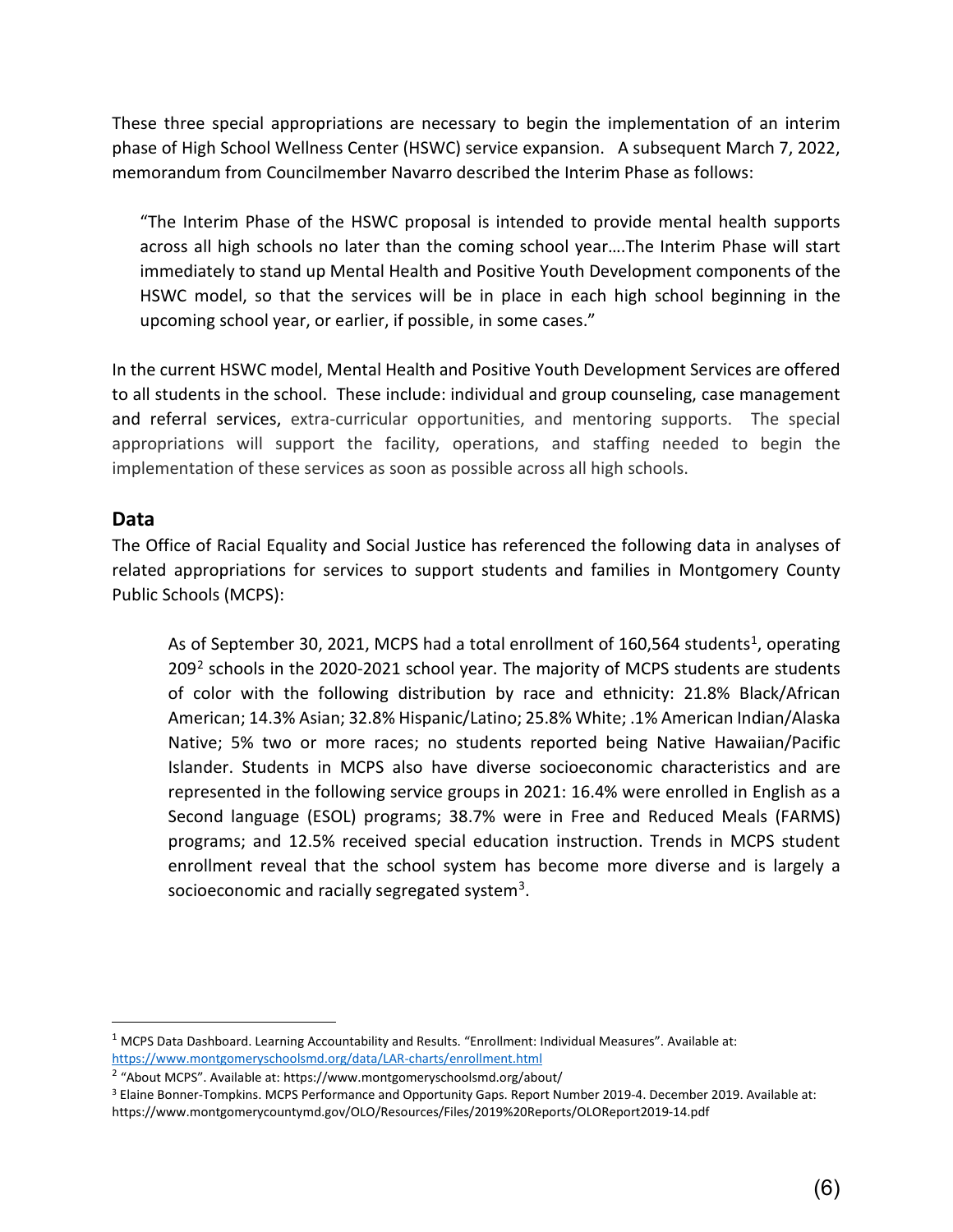Prior to the Covid-19 pandemic, students of color experienced disparities in resources, opportunities, and outcomes across educational settings (K-12 and post-secondary)<sup>[4](#page-8-0)</sup>. These disparities are explored in a 2019 Montgomery County Office of Legislative Oversight (OLO) report, MCPS Performance and Opportunity Gaps<sup>[5](#page-8-1)</sup>. The report notes persistent disparities across a number of achievement performance metrics by race, ethnicity, and service group status. The analysis also explains the inequities underlying many of these disparities, describing how "concentrated poverty and segregation among MCPS schools and the under-funding of compensatory education and English Speakers of Other Languages (ESOL) programs relative to student need["6](#page-8-2) shapes student opportunity. A growing body of evidence suggests that racial, ethnic, and service group disparities have been exaggerated by the pandemic. The US Department of Education explained in a June 2021 report how the pandemic has impacted students of all ages and backgrounds, noting the following challenges for students of color, students with disabilities, and students experiencing the destabilizing effects of new or persistent financial insecurity:

- Live in households where adults are more likely to experience job losses or covid-19 exposure, creating or exaggerating economic constraints and negative health outcomes.
- Disparities in access to mental health services or the full range of academic and wrap around services that a school provides.
- Barriers in access to technology or necessary supports to stay connected to school and educational opportunities.
- Amplification of language barriers for students and households with Englishlanguage learners.
- Disrupted educational opportunities for students with Individualized Education Plans (IEPs) and;
- Overall, the report noted for all groups slow to non-existent recovery in academic achievement due to preexisting resource and opportunity gaps that produce disparate student performance outcomes.

#### **Council Staff Comments**

The purpose and implementation of these special appropriations as stated in the documents outlining the proposal is to mitigate the impacts of the COVID-19 pandemic on students and families and to support the increased mental health needs that have arisen in the community and specifically among young people. The proposed expansion of mental health and positive youth development services will support youth across all high schools in the county. The service

<span id="page-8-0"></span><sup>4</sup> Education in a Pandemic: The Disparate Impact of Covid-19 on America's Students. US Department of Education Office for Civil Rights. June 2021. Available at: https://www2.ed.gov/about/offices/list/ocr/docs/20210608 impacts-ofcovid19.pdf<br><sup>5</sup> Elaine Bonner-Tompkins.

<span id="page-8-1"></span>

<span id="page-8-2"></span><sup>6</sup> Elaine Bonner-Tompkins.